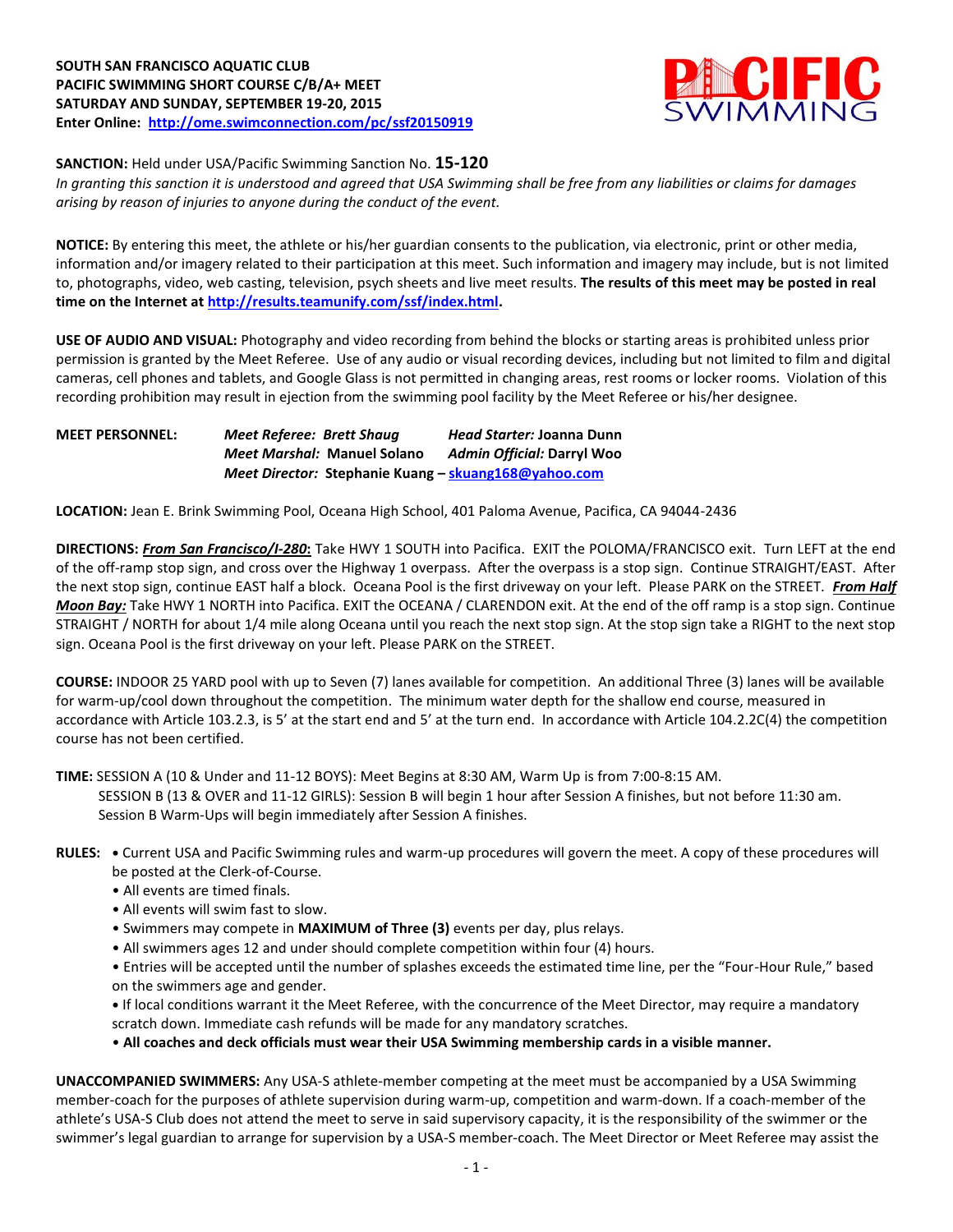swimmer in making arrangements for such supervision; however, it is recommended that such arrangements be made in advance of the meet by the athlete's USA-S Club Member-Coach.

**RACING STARTS:** Swimmers must be certified by a USA-S member-coach as being proficient in performing a racing start, or must start the race in the water. It is the responsibility of the swimmer or the swimmer's legal guardian to ensure compliance with this requirement.

**RESTRICTIONS:** • Smoking and the use of other tobacco products is prohibited on the pool deck, in the locker rooms, in spectator

- seating, on standing areas and in all areas used by swimmers, during the meet and during warm-up periods.
- Sale and use of alcoholic beverages is prohibited in all areas of the meet venue.
- No glass containers are allowed in the meet venue.
- No propane heater is permitted except for snack bar/meet operations.
- All shelters must be properly secured.
- Changing into or out of swimsuits other than in locker rooms or other designated areas is prohibited.

• Restricted access area the East and South ends of the swimming pool deck. Access only for Competitors, Coaches, Officials, and meet Staff/Volunteers and Timers. No Flash Photography.

• Destructive devices, to include but not limited to, explosive devices and equipment, firearms (open or concealed), blades, knives, mace, stun guns and blunt objects are strictly prohibited in the swimming facility and its surrounding areas. If observed, the Meet Referee or his/her designee may ask that these devices be stored safely away from the public or removed from the facility. Noncompliance may result in the reporting to law enforcement authorities and ejection from the facility. Law enforcement officers (LEO) are exempt per applicable laws.

**ELIGIBILITY:** • Swimmers must be current members of USA-S and enter their name and registration number on the meet entry card as they are shown on their Registration Card. If this is not done, it may be difficult to match the swimmer with the registration and times database. The meet host will check all swimmer registrations against the SWIMS database and if not found to be registered, the Meet Director shall accept the registration at the meet (a \$10 surcharge will be added to the regular registration fee). Duplicate registrations will be refunded by mail.

• Swimmers in the "A" Division must have met at least USA Swimming Motivational "A" minimum time standard. Swimmers in the "B" Division must have met at least the listed "B" minimum time standard. All entry times slower than the listed "B" time standard will be in the "C" Division.

• Entries with **"NO TIME" will be ACCEPTED** .

• Entry times submitted for this meet will be checked against a computer database and may be changed in accordance with Pacific Swimming Entry Time Verification Procedures.

- Disabled swimmers are welcome to attend this meet and should contact the Meet Director or Meet Referee regarding and special accommodations on entry times and seeding per Pacific Swimming policy.
- Swimmers 19 years of age and over may compete in the meet for time only, no awards. Such swimmers must have met standards for the 17-18 age group.
- The swimmer's age will be the age of the swimmer on the first day of the meet.

**ENTRY FEES:** \$4.00 per event plus an \$8.00 participation fee per swimmer. Entries will be rejected if payment is not sent at time of request. Relays \$9.00 per relay team, teams must enter their relays online or by mail/hand delivery by 11:59 pm September 9, 2015.

**ONLINE ENTRIES:** To enter online go to **<http://ome.swimconnection.com/pc/ssf20150919>** to receive an immediate entry confirmation. This method requires payment by credit card. Swim Connection, LLC charges a processing fee for this service, equal to \$1 per swimmer plus 5% of the total Entry Fees. Please note that the processing fee is a separate fee from the Entry Fees. If you do not wish to pay the processing fee, enter the meet using a mail entry. **Entering online is a convenience, is completely voluntary, and is in no way required or expected of a swimmer by Pacific Swimming.** Online entries will be accepted through Wednesday, **September 9, 2015.**

**MAILED OR HAND DELIVERED ENTRIES**: Entries must be on the attached consolidated entry form. Forms must be filled out completely and printed clearly with swimmers best time. Entries must be postmarked by midnight, **Monday, September 7, 2015** or hand delivered by 6:30 p.m. **Wednesday, September 9, 2015**. No late entries will be accepted. No refunds will be made, except mandatory scratch downs. Requests for confirmation of receipt of entries should include a self-addressed envelope.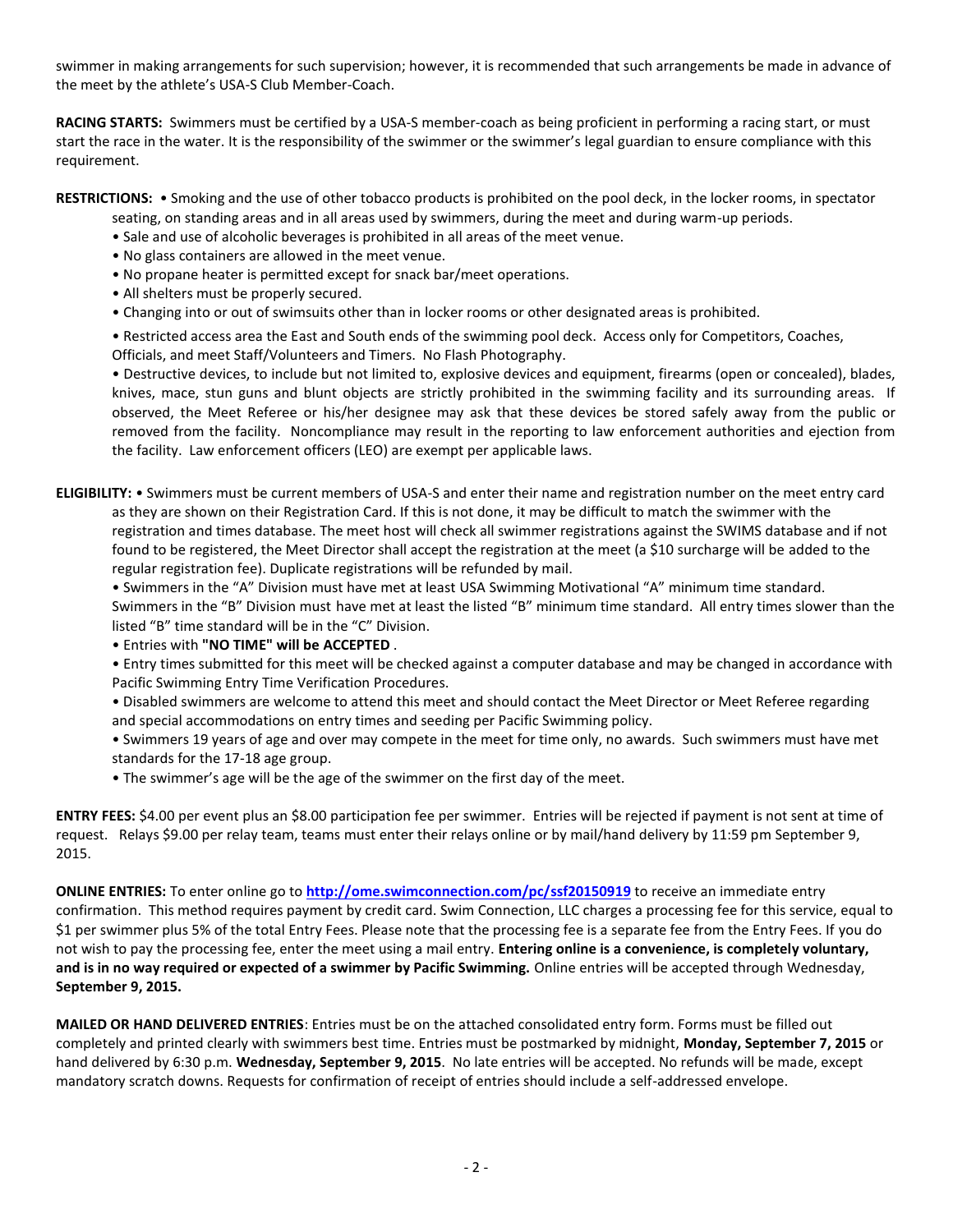## **Make check payable to**: **South San Francisco Aquatic Club Mail entries to: Stephanie Kuang Hand deliver entries to: Marcus Nava 2221 Kenry Way 781 Tennis Drive South San Francisco, CA 94080 South San Francisco, CA 94030**

**CHECK-IN:** The meet will be deck seeded. Swimmers must check-in at the Clerk-of-Course. Close of check-in for all individual events shall be no more than 60 minutes before the estimated time of the start of the first heat of the event. No event shall be closed more than 30 minutes before the scheduled start of the session. Swimmers who do not check in will not be seeded and will not be allowed to compete in that event.

**SCRATCHES:** Any swimmers not reporting for or competing in an individual timed final event that they have checked in for shall not be penalized.

**AWARDS:** Ribbons for 1st thru 8th place for individual events in the A, B, and C divisions: 8 & under, 9/10, 11/12, 13/14, 15-18. No ribbons for swimmers 19 and over. Standard "A" medals awarded to swimmers achieving NEW National Motivational "A" times (PC-A for 8 & Under Swimmers) in each event regardless of place achieved in the event. All awards to be picked up by coaches at end of each session. Awards will not be mailed out.

**ADMISSION:** Free. A 2-day program will be available for a reasonable fee.

**SNACK BAR & HOSPITALITY:** A snack bar will be available throughout the competition. Coaches and working deck officials will be provided lunch. Hospitality will serve refreshments to timers and volunteers.

**MISCELLANEOUS:** No overnight parking is allowed. Facilities will not be provided after meet hours.

**MINIMUM OFFICIALS:** Teams must follow Zone 1 North rules for providing officials. Each team must provide officials for each session according to the number of swimmers entered in that session, following the table below. Teams that do not provide sufficient officials must provide coaches to act in the place of officials

| Club swimmers entered in session | <b>Trained and carded officials requested</b> |
|----------------------------------|-----------------------------------------------|
| $1 - 10$                         |                                               |
| 11-25                            |                                               |
| 26-50                            |                                               |
| $51 - 75$                        |                                               |
| 76-100                           |                                               |
| 100 or more                      | 5 (+1 for every additional 25 swimmers)       |

## **EVENT SUMMARY**

|              | <b>SATURDAY</b> |           |          | <b>SUNDAY</b> |          |           |               |  |
|--------------|-----------------|-----------|----------|---------------|----------|-----------|---------------|--|
| 8 & UN       | $9 - 10$        | $11 - 12$ | 13-18    | 8 & UN        | $9 - 10$ | $11 - 12$ | $13 - 18$     |  |
| 100 F.R.     | 200 F.R.        | 200 F.R.  | 200 F.R. | 100 M.R.      | 200 M.R. | 200 M.R.  | 200 M.R.      |  |
| 100 IM       | 100 IM          | 100 BK    | 100 BK   | 100 FR        | 200 FR   | 100 FL    | 100 FL        |  |
| 25 BR        | 100 BR          | 50 FR     | 50 FR    | <b>50 BR</b>  | 50 BR    | 50 BR     | 200 BR        |  |
| 50 FL        | 50 FL           | 100 BR    | 100 BR   | 25 FL         | 100 FL   | 100 FR    | <b>100 FR</b> |  |
| <b>25 FR</b> | 100 FR          | 50 FL     | 200 FR   | <b>25 BK</b>  | 50 BK    | 200 IM    | 200 IM        |  |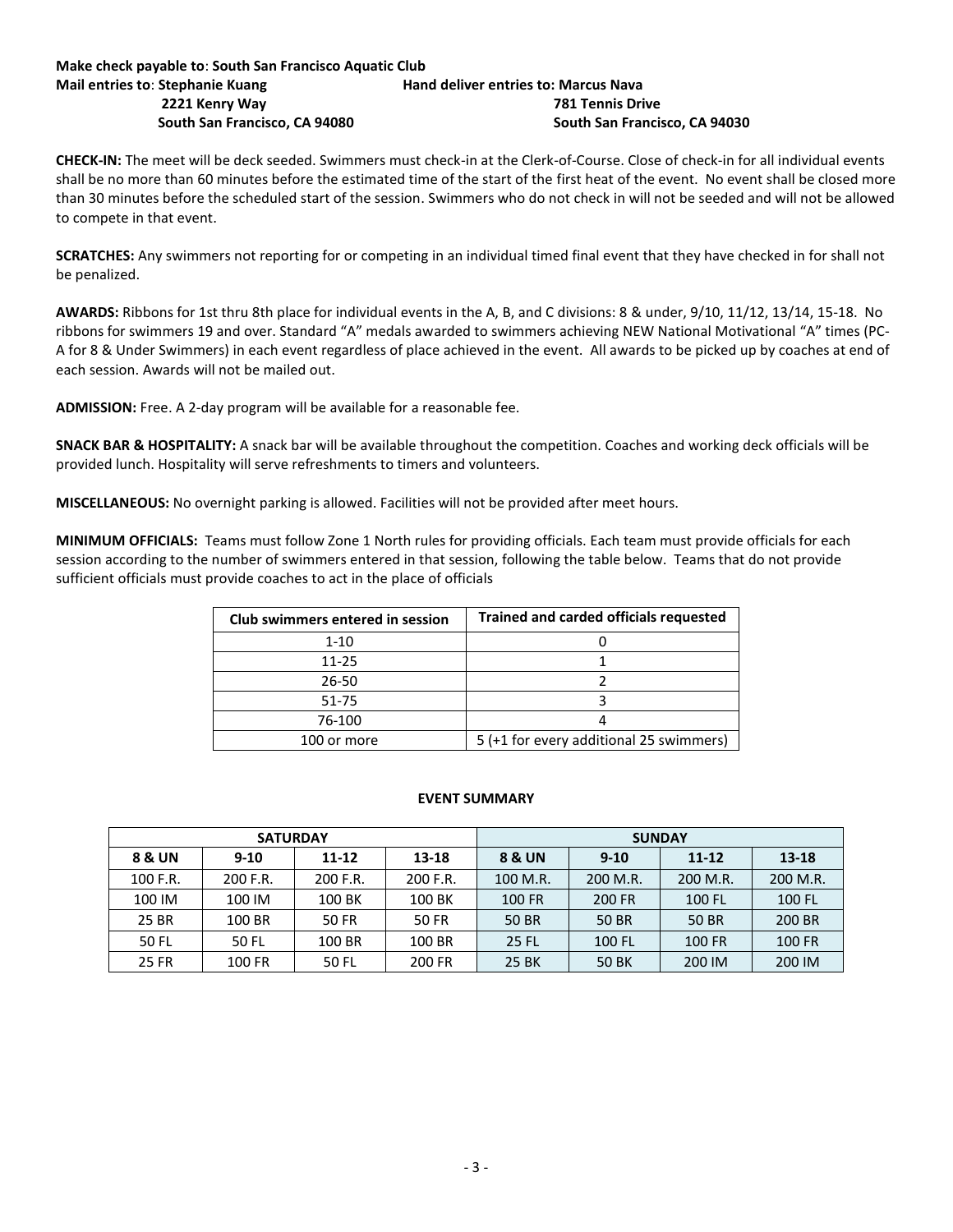|                | SATURDAY, SEPT. 19th |        | SUNDAY, SEPT. 20th |                        |       |  |
|----------------|----------------------|--------|--------------------|------------------------|-------|--|
| Event#         | Event                | Event# | Event#             | Event                  | Event |  |
| 1              | 8 & U 100 Free Relay | 2      | 59                 | 8 & U 100 Medley Relay | 60    |  |
| $\mathbf{3}$   | 9-10 200 Free Relay  | 4      | 61                 | 9-10 200 Medley Relay  | 62    |  |
|                | 11-12 200 Free Relay | 6      |                    | 11-12 200 Medley Relay | 64    |  |
| $\overline{7}$ | 9-10 100 I.M.        | 8      |                    | 11-12 100 Fly          | 66    |  |
| 9              | 8-UN 100 I.M.        | 10     | 67                 | <b>8-UN 100 Free</b>   | 68    |  |
|                | 11-12 100 Back       | 12     | 69                 | 9-10 200 Free          | 70    |  |
| 13             | 9-10 100 Breast      | 14     |                    | 11-12 50 Breast        | 72    |  |
| 15             | 8-UN 25 Breast       | 16     | 73                 | 8-UN 50 Breast         | 74    |  |
|                | 11-12 50 Free        | 18     | 75                 | 9-10 50 Breast         | 76    |  |
| 19             | 9-10 50 Fly          | 20     |                    | 11-12 100 Free         | 78    |  |
| 21             | 8-UN 50 Fly          | 22     | 79                 | 8-UN 25 Fly            | 80    |  |
|                | 11-12 100 Breast     | 24     | 81                 | 9-10 100 Fly           | 82    |  |
| 25             | 9-10 100 Free        | 26     |                    | 11-12 200 IM           | 84    |  |
| 27             | 8-UN 25 Free         | 28     | 85                 | 8-Un 25 Back           | 86    |  |
|                | 11-12 50 Fly         | 30     | 87                 | 9-10 50 Back           | 88    |  |
|                | <b>SESSION B</b>     |        |                    | <b>SESSION B</b>       |       |  |
| 31             | 11-12 200 Free Relay |        | 89                 | 11-12 200 Medley Relay |       |  |
| 33             | 13-18 200 Free Relay | 34     | 91                 | 13-18 200 Medley Relay | 92    |  |
| 35             | 11-12 100 Back       |        | 93                 | 11-12 100 Fly          |       |  |
| 37             | 13-14 100 Back       | 38     | 95                 | 13-14 100 Fly          | 96    |  |
| 39             | 15-O 100 Back        | 40     | 97                 | 15-O 100 Fly           | 98    |  |
| 41             | 11-12 50 Free        |        | 99                 | 11-12 50 Breast        |       |  |
| 43             | 13-14 50 Free        | 44     | 101                | 13-14 200 Breast       | 102   |  |
| 45             | 15-O 50 Free         | 46     | 103                | 15-O 200 Breast        | 104   |  |
| 47             | 11-12 100 Breast     |        | 105                | 11-12 100 Free         |       |  |
| 49             | 13-14 100 Breast     | 50     | 107                | 13-14 100 Free         | 108   |  |
| 51             | 15-O 100 Breast      | 52     | 109                | 15-O 100 Free          | 110   |  |
| 53             | 11-12 50 Fly         |        | 111                | 11-12 200 IM           |       |  |
| 55             | 13-14 200 Free       | 56     | 113                | 13-14 200 IM           | 114   |  |
| 57             | 15-O 200 Free        | 58     | 115                | 15-O 200 IM            | 116   |  |

|              | SATURDAY, SEPT. 19th |                         | SUNDAY, SEPT. 20th |                        |        |
|--------------|----------------------|-------------------------|--------------------|------------------------|--------|
| Event#       | Event                | Event#                  | Event#             | Event                  | Event# |
| $\mathbf{1}$ | 8 & U 100 Free Relay | $\mathbf{2}$            | 59                 | 8 & U 100 Medley Relay | 60     |
| 3            | 9-10 200 Free Relay  | $\overline{\mathbf{4}}$ | 61                 | 9-10 200 Medley Relay  | 62     |
|              | 11-12 200 Free Relay | 6                       |                    | 11-12 200 Medley Relay | 64     |
| 7            | 9-10 100 I.M.        | 8                       |                    | 11-12 100 Fly          | 66     |
| 9            | 8-UN 100 I.M.        | 10                      | 67                 | 8-UN 100 Free          | 68     |
|              | 11-12 100 Back       | $12 \overline{ }$       | 69                 | 9-10 200 Free          | 70     |
| 13           | 9-10 100 Breast      | 14                      |                    | 11-12 50 Breast        | 72     |
| 15           | 8-UN 25 Breast       | 16                      | 73                 | 8-UN 50 Breast         | 74     |
|              | 11-12 50 Free        | 18                      | 75                 | 9-10 50 Breast         | 76     |
| 19           | 9-10 50 Fly          | 20                      |                    | 11-12 100 Free         | 78     |
| 21           | 8-UN 50 Fly          | 22                      | 79                 | 8-UN 25 Fly            | 80     |
|              | 11-12 100 Breast     | 24                      | 81                 | 9-10 100 Fly           | 82     |
| 25           | 9-10 100 Free        | 26                      |                    | 11-12 200 IM           | 84     |
| 27           | 8-UN 25 Free         | 28                      | 85                 | 8-Un 25 Back           | 86     |
|              | 11-12 50 Fly         | 30                      | 87                 | 9-10 50 Back           | 88     |
|              | <b>SESSION B</b>     |                         |                    | <b>SESSION B</b>       |        |
| 31           | 11-12 200 Free Relay |                         | 89                 | 11-12 200 Medley Relay |        |
| 33           | 13-18 200 Free Relay | 34                      | 91                 | 13-18 200 Medley Relay | 92     |
| 35           | 11-12 100 Back       |                         | 93                 | 11-12 100 Fly          |        |
| 37           | 13-14 100 Back       | 38                      | 95                 | 13-14 100 Fly          | 96     |
| 39           | 15-O 100 Back        | 40                      | 97                 | 15-O 100 Fly           | 98     |
| 41           | 11-12 50 Free        |                         | 99                 | 11-12 50 Breast        |        |
| 43           | 13-14 50 Free        | 44                      | 101                | 13-14 200 Breast       | 102    |
| 45           | 15-O 50 Free         | 46                      | 103                | 15-O 200 Breast        | 104    |
| 47           | 11-12 100 Breast     |                         | 105                | 11-12 100 Free         |        |
| 49           | 13-14 100 Breast     | 50                      | 107                | 13-14 100 Free         | 108    |
| 51           | 15-O 100 Breast      | 52                      | 109                | 15-O 100 Free          | 110    |
| 53           | 11-12 50 Fly         |                         | 111                | 11-12 200 IM           |        |
| 55           | 13-14 200 Free       | 56                      | 113                | 13-14 200 IM           | 114    |
| 57           | 15-O 200 Free        | 58                      | 115                | 15-O 200 IM            | 116    |

Use the following URL to find the time standards: <http://www.pacswim.org/swim-meet-times/standards>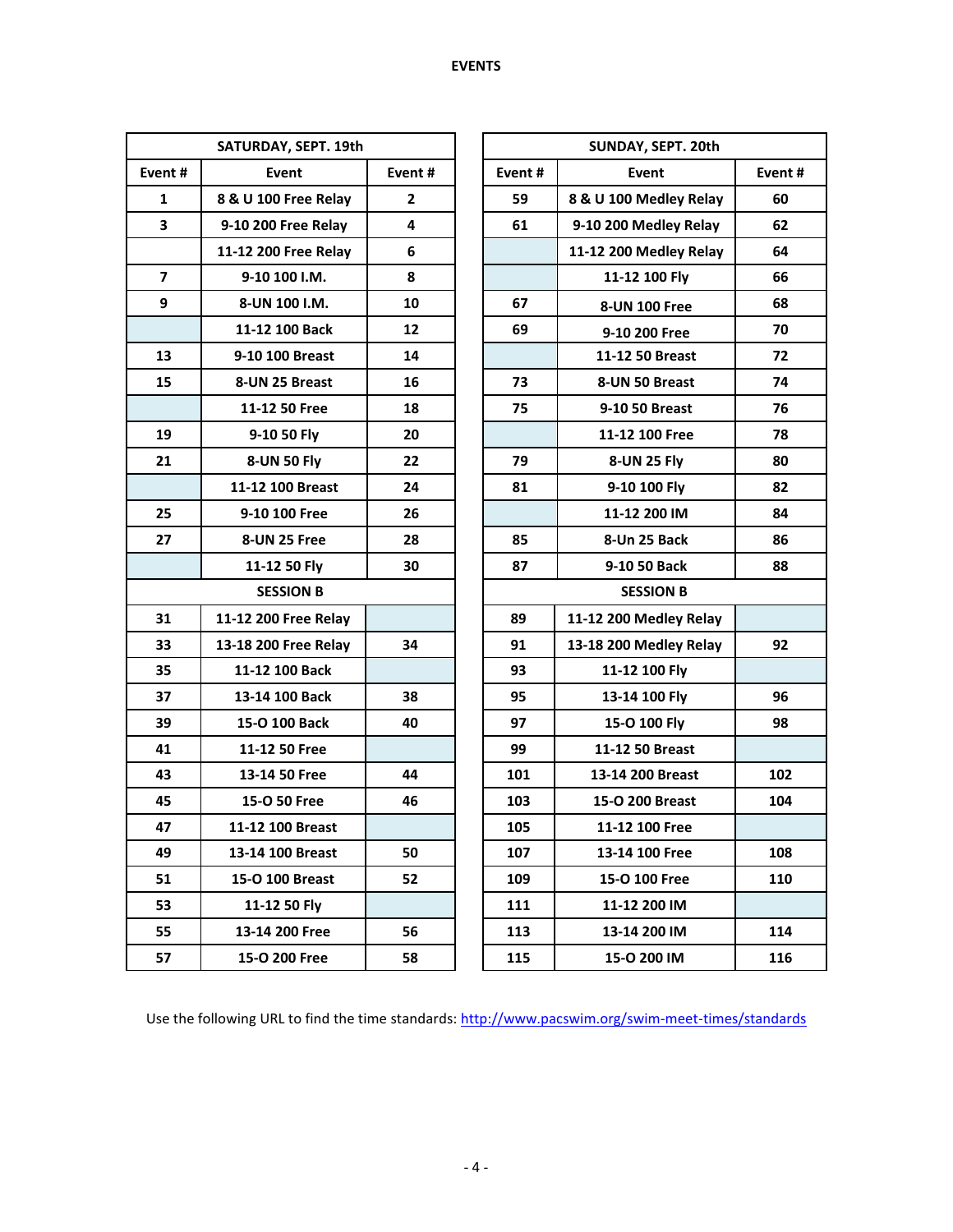|                                                    |                   |                   | Pacific Swimming - Hosted by South San Francisco Aquatic Club<br>September 19 - 20, 2015<br><b>Consolidated Entry Form</b> | Short Course C/B/A+ |            |                      |                      |                  |            |  |
|----------------------------------------------------|-------------------|-------------------|----------------------------------------------------------------------------------------------------------------------------|---------------------|------------|----------------------|----------------------|------------------|------------|--|
| Name: Last,                                        |                   | First             |                                                                                                                            |                     | Middle     |                      |                      |                  |            |  |
| Club Abbr.                                         |                   |                   | <b>UNATT TEAM ABBR</b>                                                                                                     |                     |            | Club Name            |                      |                  |            |  |
| Age                                                |                   | Date of Birth     |                                                                                                                            |                     | Sex<br>M   | F                    |                      | $LSC - (PC, SN)$ |            |  |
| USA-#                                              |                   |                   |                                                                                                                            |                     |            |                      |                      |                  |            |  |
| Event#                                             |                   | Distance / Stroke |                                                                                                                            |                     |            | <b>Entry Time</b>    |                      |                  | Circle one |  |
|                                                    |                   |                   |                                                                                                                            |                     |            | $\ddot{\cdot}$       |                      |                  | SCY / LCM  |  |
|                                                    |                   |                   |                                                                                                                            |                     |            | $\ddot{\cdot}$       | $\bullet$            |                  | SCY / LCM  |  |
|                                                    |                   |                   |                                                                                                                            |                     |            | $\ddot{\cdot}$       | $\ddot{\phantom{a}}$ |                  | SCY / LCM  |  |
|                                                    |                   |                   |                                                                                                                            |                     |            | $\ddot{\cdot}$       | $\bullet$            |                  | SCY / LCM  |  |
|                                                    |                   |                   |                                                                                                                            |                     |            | $\ddot{\cdot}$       | $\bullet$            |                  | SCY / LCM  |  |
|                                                    |                   |                   |                                                                                                                            |                     |            | $\ddot{\cdot}$       | $\bullet$            |                  | SCY / LCM  |  |
|                                                    |                   |                   |                                                                                                                            |                     |            | $\ddot{\cdot}$       | $\ddot{\phantom{0}}$ |                  | SCY / LCM  |  |
|                                                    |                   |                   |                                                                                                                            |                     |            | $\ddot{\phantom{a}}$ | $\bullet$            |                  | SCY / LCM  |  |
|                                                    |                   |                   |                                                                                                                            |                     |            | $\ddot{\cdot}$       | $\bullet$            |                  | SCY / LCM  |  |
|                                                    |                   |                   |                                                                                                                            |                     |            | $\ddot{\cdot}$       | $\bullet$            |                  | SCY / LCM  |  |
| # of entries ________ x \$4.00 = \$______<br>Total | Participation Fee |                   | \$8.00<br>\$                                                                                                               |                     |            |                      |                      |                  |            |  |
| Coach                                              |                   |                   |                                                                                                                            |                     |            |                      |                      |                  |            |  |
| Swimmer's<br>Address                               |                   |                   |                                                                                                                            |                     |            |                      |                      |                  |            |  |
| Home Phone                                         |                   |                   |                                                                                                                            |                     | Cell Phone |                      |                      |                  |            |  |
| Email                                              |                   |                   |                                                                                                                            |                     |            |                      |                      |                  |            |  |